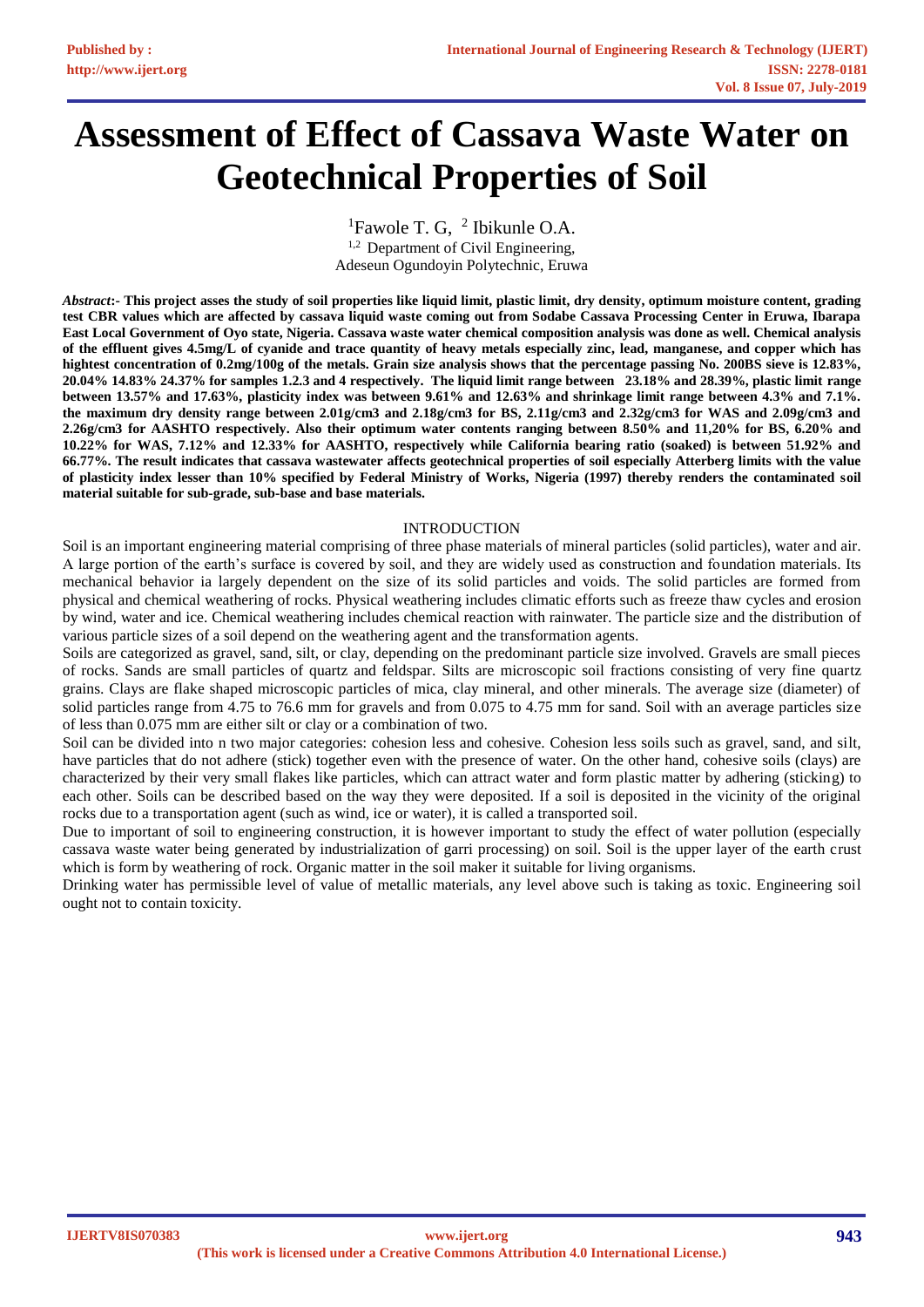| Sl No. | Characteristic                                                 | Requirement<br>(Acceptable<br>Limit) | <b>Permissible</b><br>Limit in the<br>Absence of<br><b>Alternate</b><br><b>Source</b> | <b>Method of Test,</b><br><b>Ref</b> to | <b>Remarks</b> |
|--------|----------------------------------------------------------------|--------------------------------------|---------------------------------------------------------------------------------------|-----------------------------------------|----------------|
| (1)    | (2)                                                            | (3)                                  | (4)                                                                                   | (5)                                     | (6)            |
|        | i) Cadmium (as Cd), mg/l, Max                                  | 0.003                                | No relaxation                                                                         | IS 3025 (Part 41)                       |                |
|        | ii) Cyanide (as CN), mg/l, Max                                 | 0.05                                 | No relaxation                                                                         | IS 3025 (Part 27)                       |                |
|        | iii) Lead (as Pb), mg/l, Max                                   | 0.01                                 | No relaxation                                                                         | IS 3025 (Part 47)                       |                |
|        | iv) Mercury (as Hg), mg/l, Max                                 | 0.001                                | No relaxation                                                                         | IS 3025 (Part 48)/                      |                |
|        |                                                                |                                      |                                                                                       | Mercury analyser                        |                |
|        | v) Molybdenum (as Mo), mg/l, Max                               | 0.07                                 | No relaxation                                                                         | IS 3025 (Part 2)                        |                |
|        | vi) Nickel (as Ni), mg/l, Max                                  | 0.02                                 | No relaxation                                                                         | IS 3025 (Part 54)                       |                |
|        | vii) Pesticides, µg/l, Max                                     | See Table 5                          | No relaxation                                                                         | See Table 5                             |                |
|        | viii) Polychlorinated biphenyls, mg/l,                         | 0.0005                               | No relaxation                                                                         | ASTM 5175*                              |                |
| Max    |                                                                |                                      |                                                                                       |                                         | or APHA 6630   |
|        | ix) Polynuclear aromatic hydro-<br>carbons (as PAH), mg/l, Max | 0.0001                               | No relaxation                                                                         | <b>APHA 6440</b>                        |                |
|        | x) Total arsenic (as As), mg/l, Max                            | 0.01                                 | 0.05                                                                                  | IS 3025 (Part 37)                       |                |
|        | xi) Total chromium (as Cr), mg/l, Max                          | 0.05                                 | No relaxation                                                                         | IS 3025 (Part 52)                       |                |
|        | xii) Trihalomethanes:                                          |                                      |                                                                                       |                                         |                |
|        | a) Bromoform, mg/l, Max                                        | 0.1                                  | No relaxation                                                                         | ASTM D 3973-85*                         |                |
|        |                                                                |                                      |                                                                                       | or APHA 6232                            |                |
|        | b) Dibromochloromethane,                                       | 0.1                                  | No relaxation                                                                         | ASTM D 3973-85*                         |                |
|        | $mg/l$ , <i>Max</i>                                            |                                      |                                                                                       | or APHA 6232                            |                |
|        | c) Bromodichloromethane,                                       | 0.06                                 | No relaxation                                                                         | ASTM D 3973-85*                         |                |
|        | $mg/l$ , <i>Max</i>                                            |                                      |                                                                                       | or APHA 6232                            |                |
|        | d) Chloroform, mg/l, $Max$                                     | 0.2                                  | No relaxation                                                                         | ASTM D 3973-85*<br>or APHA $6232$       |                |

#### Table 1: Parameters Concerning Toxic Substances

## **NOTES**

In case of dispute, the method indicated by '\*' shall be the referee method.

**1** It is recommended that the acceptable limit is to be implemented. Values in excess of those mentioned under 'acceptable' render the water not suitable, but still may be tolerated in the absence of an alternative source but up to the

limits indicated under 'permissible limit in the absence of alternate source' in col 4, above which the sources will have to be rejected.

### **Source: Ammendment No.1 June 2015 to IS10500:2012 Drinking Water-Specification (second Revision), Publication Unit, BIS, New Delhi, India**

These pollutant or contaminants in the soil are physically or chemically combined and integrated with soil particles or trapped in the voids between soil particles.

These pollutant are caused by the activities of man on the environment, chemical or other alteration in the natural environment. The waste water pollution has resultants effect andn alter the soil properties. It is therefore necessary to study cassava waste water on the surrounding soil at District along new eruwa road in order to determine the changes in its use for construction.

Land pollution as a result of illegal and ineffective disposal of cassava waste water is a common feature around area where Garri processing take place. It is one of the greatest environment challenges facing effective disposal of waste water in Nigeria. This action (ineffective cassava waste water) poses a great environmental health risk and hazard to man and the ecosystem from direct contact with contaminated soil, contamination of water table underlying the soil.

Cassava is processed into many foods in Nigeria and among all; garri is the most common in Nigeria. The processing is done in various part of the country especially in southern region where there is large abundant of crop. The processing involves the washing and peeling the brown outer cover of the cassava tuber.

The study was carried out at Sodabe cassava processing center, district along new Eruwa road, ransom area in Ibarapa East Local Government Oyo State, where the indigenous people are traders and farmers who cultivates banana cocoyam and cassava including maize. In other to assist farmers in easily process their cassava into garri and other edible product, a cassava process is establish in the community and about 10 to 20 metric tonnes of cassava tuber are weekly processed generating 75000-10000 litres of cassava waste which is discharge into the immediate environment without any form of treatment.

#### *Study Area*

## MATERIALS AND METHOD

To determine the effect of cassava waste water on soil properties, a cassava processing site was located at Sodabe cassava processing center in Eruwa Town of Oyo State, Nigeria.

**IJERTV8IS070383**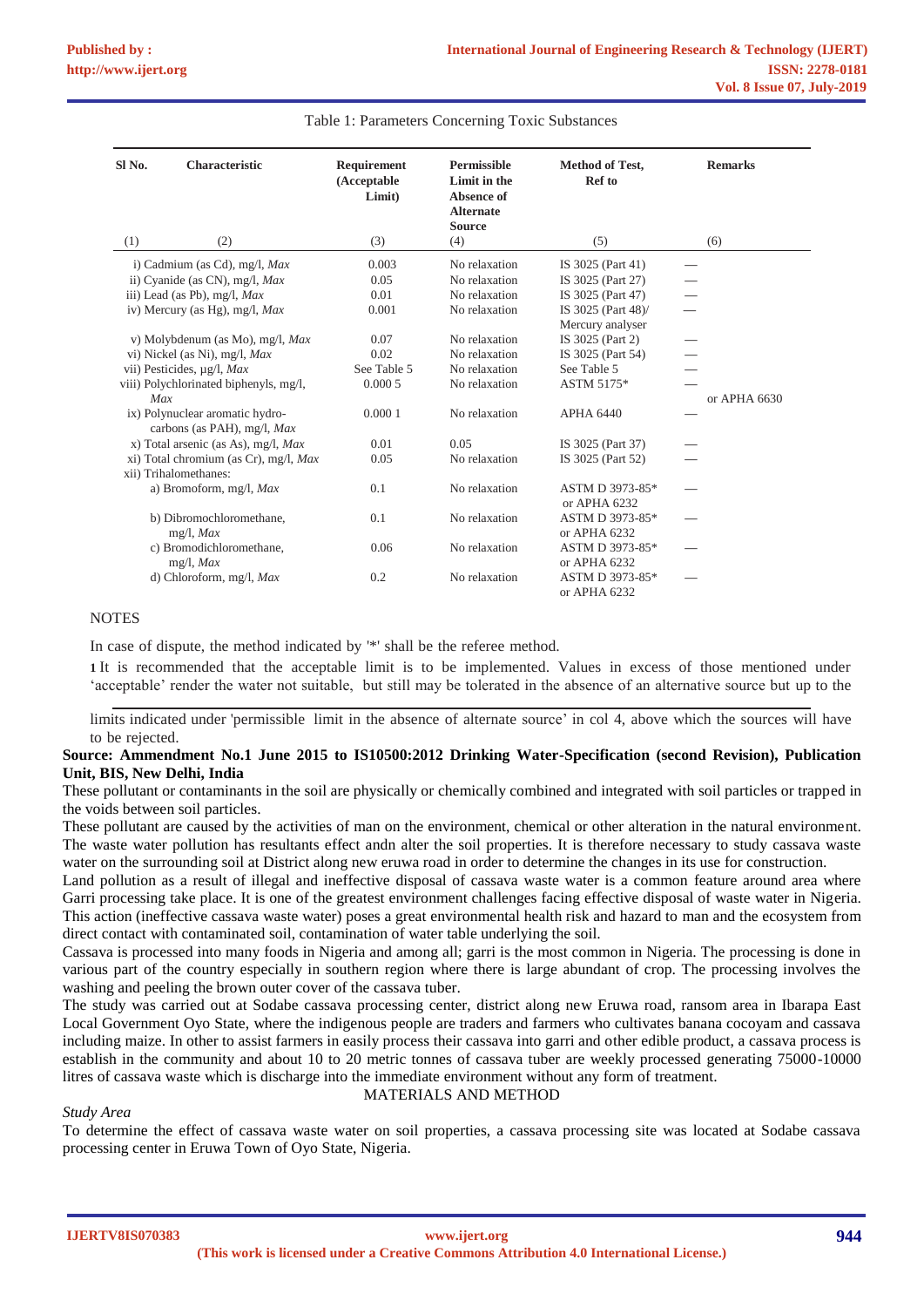Eruwa meaning 'pieces of yam are available here' is a town and the headquarters of Ibarapa East Local Government Area in south-western Nigeria located in Oyo state. Eruwa is 72 km south west of Ibadan and 60 km north east of Abeokuta (wikipeadia).

The indigenous economic activity of the people of Eruwa revolves around **[agriculture](https://en.wikipedia.org/wiki/Agriculture)** which includes [farming,](https://en.wikipedia.org/wiki/Farming) [fishing,](https://en.wikipedia.org/wiki/Fishing) [hunting](https://en.wikipedia.org/wiki/Hunting) and [animal husbandry.](https://en.wikipedia.org/wiki/Animal_husbandry) Other economic activities include manufacturing and trading. The main crops include [yam,](https://en.wikipedia.org/wiki/Yam_(vegetable)) **[cassava,](https://en.wikipedia.org/wiki/Cassava)** [guinea corn,](https://en.wikipedia.org/wiki/Guinea_corn) [maize,](https://en.wikipedia.org/wiki/Maize) [pepper,](https://en.wikipedia.org/wiki/Black_pepper) [tobacco,](https://en.wikipedia.org/wiki/Tobacco) [cotton](https://en.wikipedia.org/wiki/Cotton) and [melon](https://en.wikipedia.org/wiki/Melon) seeds. Also grown in the area are [cocoa,](https://en.wikipedia.org/wiki/Cocoa_bean) [kolanuts,](https://en.wikipedia.org/w/index.php?title=Kolanuts&action=edit&redlink=1) oranges and [palm-trees.](https://en.wikipedia.org/w/index.php?title=Palm-trees&action=edit&redlink=1) The occupational choice of the people was largely influenced by the geographical location of the town. Sodabe cassava processing center is appropriately located for raw material proximity and hence suitability of the area for this study.

#### *Soil Sample Collection*

Samples were obtained from three (3) different locations to check the geotechnical properties of the Soil and an undisturbed sample was also collected for the purpose of control experiment. This control sample was obtained from another source. The waste water sample was also collected to determine its chemical compositions.

| 17 hold 2. Chemical Composition of Cassava waste water |          |  |  |  |  |  |
|--------------------------------------------------------|----------|--|--|--|--|--|
| Parameter                                              | Values   |  |  |  |  |  |
| Total Cyanide (mg/l)                                   | 4.50     |  |  |  |  |  |
|                                                        | 4.50     |  |  |  |  |  |
|                                                        | 4.50     |  |  |  |  |  |
| $Zn^{++}$ (mg/l)                                       | $0.05\,$ |  |  |  |  |  |
|                                                        | $0.05\,$ |  |  |  |  |  |
|                                                        | 0.05     |  |  |  |  |  |
| $Pb^{++}$ (mg/l)                                       | $0.02\,$ |  |  |  |  |  |
|                                                        | $0.02\,$ |  |  |  |  |  |
|                                                        | $0.02\,$ |  |  |  |  |  |
| $Cu^{++}$ (mg/l)                                       | $0.20\,$ |  |  |  |  |  |
|                                                        | 0.20     |  |  |  |  |  |
|                                                        | $0.20\,$ |  |  |  |  |  |
| $Mn^{++}(mg/l)$                                        | $0.05\,$ |  |  |  |  |  |
|                                                        | $0.05\,$ |  |  |  |  |  |
|                                                        | $0.05\,$ |  |  |  |  |  |

| RESULTS AND DISCUSSION                               |  |
|------------------------------------------------------|--|
| TABLE 2: Chemical Composition of Cassava Waste Water |  |

| TABLE 3: Natural Moisture Contents of the Soil Samples |                              |  |  |  |  |
|--------------------------------------------------------|------------------------------|--|--|--|--|
| Soil Sample                                            | Natural Moisture Content (%) |  |  |  |  |
| Uncontaminated sample                                  | 1.80                         |  |  |  |  |
| Soil sample at First location (750-500mm)              | 0.40                         |  |  |  |  |
| Soil sample at Second location (500-250mm)             | 0.46                         |  |  |  |  |
| Soil sample Third location (250mm-container base)      | 0.50                         |  |  |  |  |

| % passing      | % passing    | % passing    |
|----------------|--------------|--------------|
| Uncontaminated | 1st location | 2nd location |
| .              | ----         | .            |

TABLE 4: Particle size distribution of the Soil Samples

| Bs sieve size | % passing<br>Uncontaminated | % passing<br>1st location | % passing<br>2nd location | % passing<br>3rd location |
|---------------|-----------------------------|---------------------------|---------------------------|---------------------------|
| 0.0075mm      | 12.83                       | 20.04                     | 14.83                     | 24.37                     |
| $0.125$ mm    | 15.34                       | 21.69                     | 17.88                     | 25.62                     |
| 0.250mm       | 24.64                       | 26.40                     | 25.18                     | 31.90                     |
| 0.425mm       | 36.09                       | 32.57                     | 33.01                     | 40.68                     |
| 1mm           | 57.72                       | 54.94                     | 55.28                     | 59.56                     |
| 2mm           | 70.09                       | 67.89                     | 69.51                     | 74.05                     |
| 4mm           | 86.40                       | 79.01                     | 80.72                     | 86.18                     |
| 8mm           | 95.02                       | 93.03                     | 94.61                     | 96.72                     |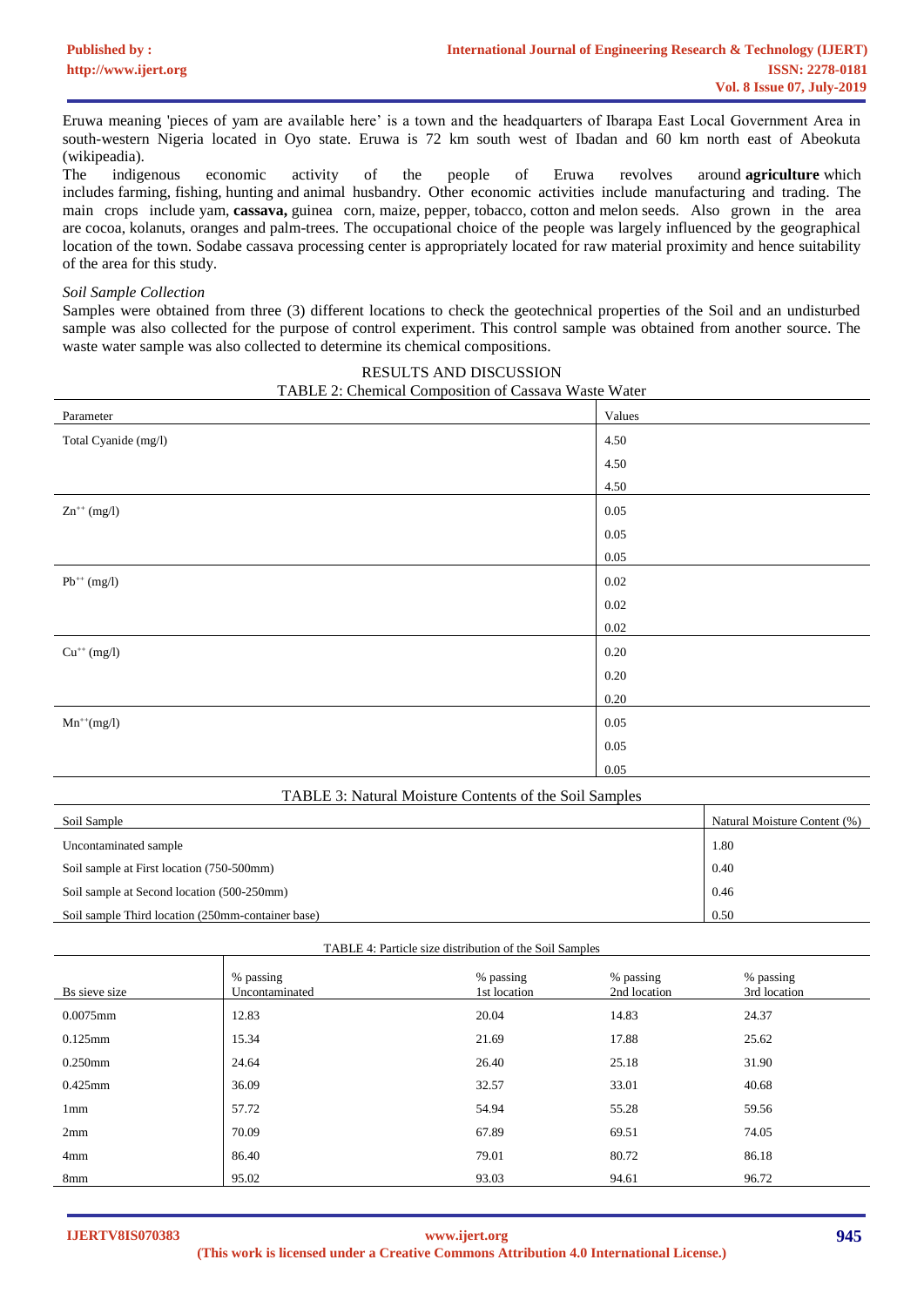# **[Published by :](www.ijert.org)**

| TABLE 5a: Atterberg Analysis of the Samples |                                                                                             |       |       |      |  |  |  |  |
|---------------------------------------------|---------------------------------------------------------------------------------------------|-------|-------|------|--|--|--|--|
| Sample                                      | Liquid limit (LL) %<br>Plastic limit (PL) %<br>Plastic Index (PI)<br>Shrinkage Limit (SL) % |       |       |      |  |  |  |  |
| Uncontaminated sample                       | 28.37                                                                                       | 17.74 | 10.63 | 5.13 |  |  |  |  |
| 1st contaminated sample                     | 28.44                                                                                       | 13.87 | 14.57 | 5.41 |  |  |  |  |
| 2nd contaminated sample                     | 26.38                                                                                       | 15.26 | 11.12 | 6.03 |  |  |  |  |
| 3rd contaminated sample                     | 28.39                                                                                       | 17.52 | 10.87 | 7.50 |  |  |  |  |

# TABLE 5b: Atterberg Analysis of the Samples showing liquid and plastic limits

| Location       | Liquid limits | Plastic limits |
|----------------|---------------|----------------|
| Uncontaminated | 28.37         | 17.74          |
| Location one   | 28.44         | 13.87          |
| Location two   | 26.38         | 15.26          |
| Location three | 28.39         | 17.52          |

## TABLE 6: a. WAS Compaction MC(%) and DD ( $g/cm<sup>3</sup>$ ) for the Samples

| Sample         | Description          |      | 2     | 3     | 4     |
|----------------|----------------------|------|-------|-------|-------|
| Uncontaminated | Moisture Content (%) | 7.11 | 10.22 | 13.67 | 14.12 |
|                | Dry Density $(g/cm)$ | 2.00 | 2.32  | 2.11  | 2.21  |
| Location one   | Moisture Content (%) | 3.59 | 5.98  | 9.80  | 12.10 |
|                | Dry Density $(g/cm)$ | 1.97 | 2.17  | 2.08  | 1.95  |
| Location two   | Moisture Content (%) | 4.74 | 7.49  | 10.71 | 13.78 |
|                | Dry Density $(g/cm)$ | 1.94 | 2.15  | 2.08  | 1.94  |
| Location three | Moisture Content (%) | 4.62 | 6.42  | 10.63 | 13.71 |
|                | Dry Density $(g/cm)$ | 1.92 | 2.11  | 1.98  | 1.93  |

**b.** 

| Location       | Moisture content | Dry Density |
|----------------|------------------|-------------|
| Uncontaminated | 11.28            | 2.16        |
| Location one   | 7.87             | 2.04        |
| Location two   | 9.18             | 2.03        |
| Location three | 8.85             | .99         |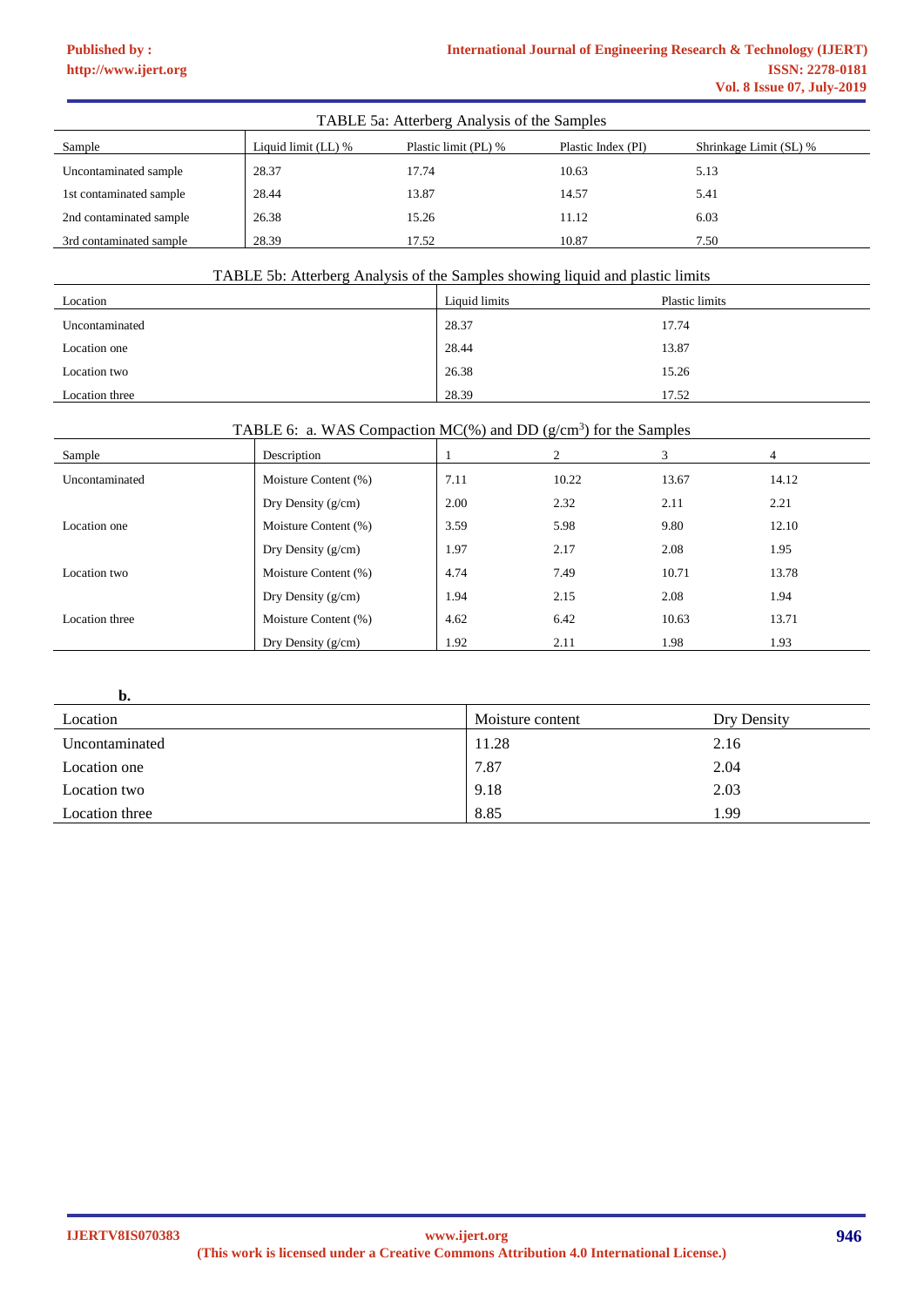|                            | <b>Particle Size distribution of the soil sample</b> |       |       |                                         |       |       |                 |       |
|----------------------------|------------------------------------------------------|-------|-------|-----------------------------------------|-------|-------|-----------------|-------|
| Percentage passing         |                                                      |       |       |                                         |       |       |                 |       |
|                            | 0.0075m<br>m                                         |       |       | $ 0.125$ mm $ 0.250$ mm $ 0.425$ mm $ $ | 1mm   | 2mm   | 4 <sub>mm</sub> | 8mm   |
| → % passing Uncontaminated | 12.83                                                | 15.34 | 24.64 | 36.09                                   | 57.72 | 70.09 | 86.4            | 95.02 |
| - % passing 1st location   | 20.04                                                | 21.69 | 26.4  | 32.57                                   | 54.94 | 67.89 | 79.01           | 93.03 |
| $\rightarrow$ 2nd location | 14.83                                                | 17.88 | 25.18 | 33.01                                   | 55.28 | 69.51 | 80.72           | 94.61 |
| $\rightarrow$ 3rd location | 24.37                                                | 25.62 | 31.9  | 40.68                                   | 59.56 | 74.05 | 86.18           | 96.72 |

Figure 1: Particle Size distribution of Soil Samples



Figure 2a: Representation of Atterberg Analysis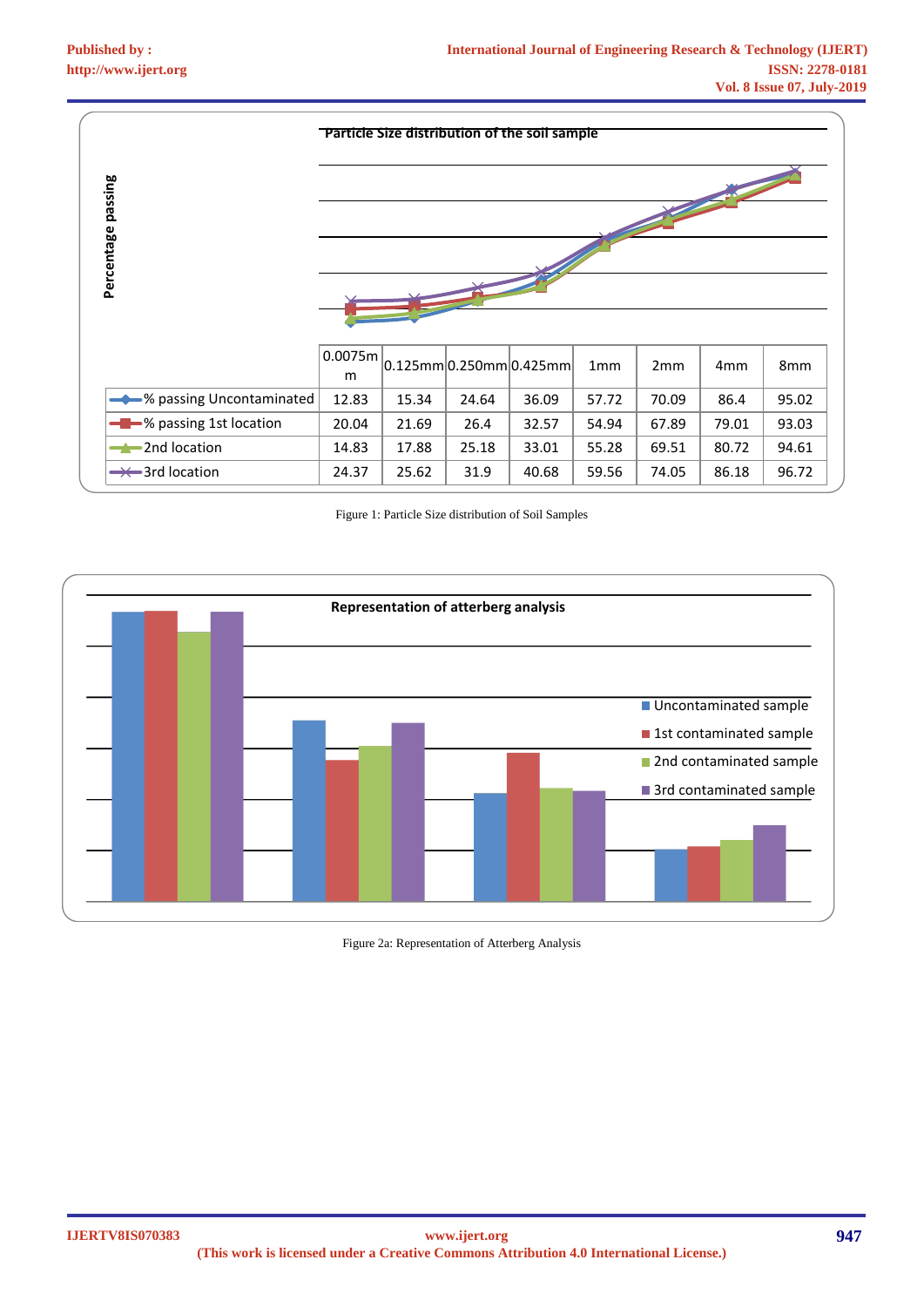

Figure 2b: Atterberg Analysis of the Samples showing liquid and plastic limits



Figure 3: WAS Compaction  $MC$ (%) and DD ( $g/cm<sup>3</sup>$ ) for the Samples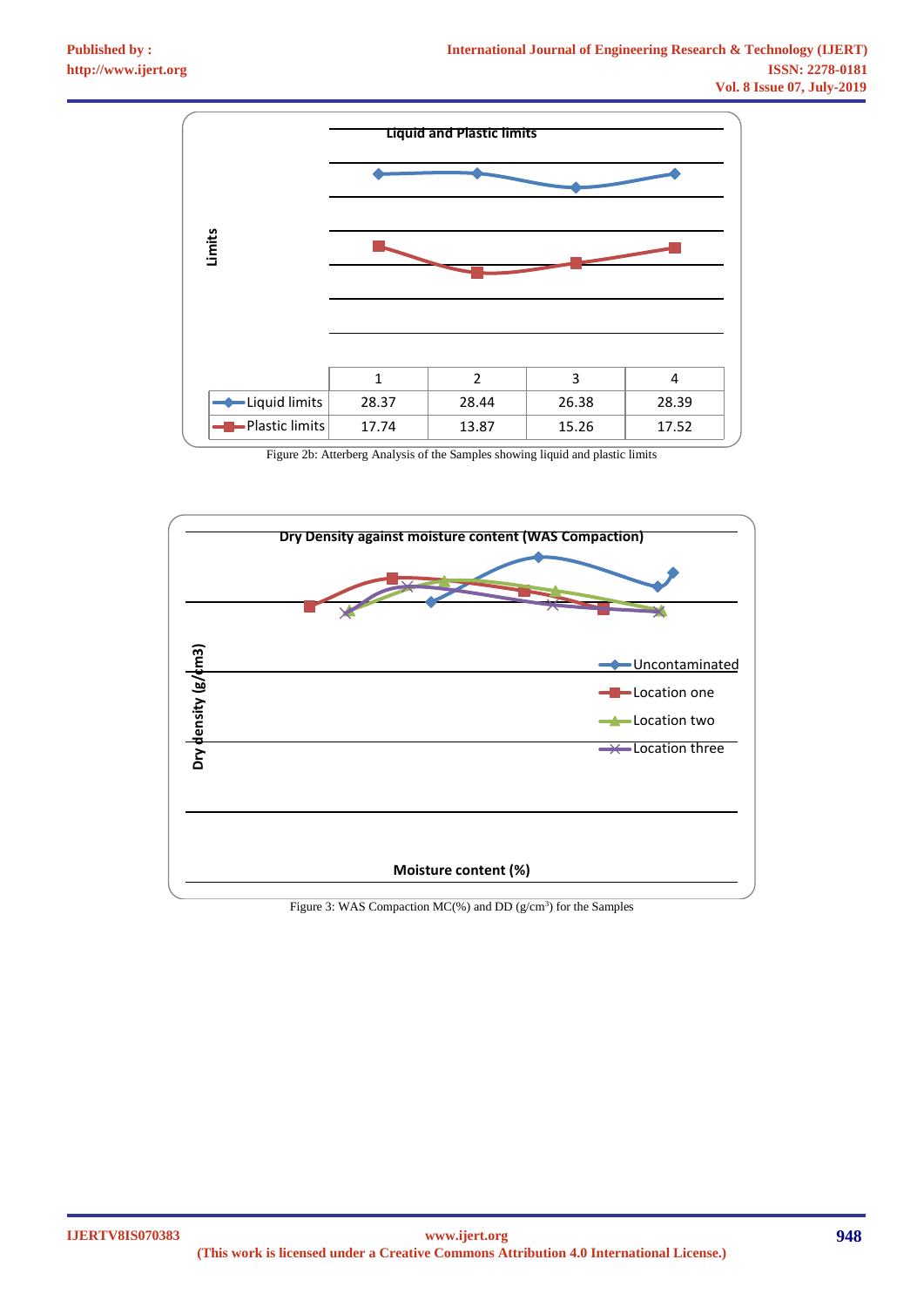

Figure 3b: WAS Compaction  $MC$ <sup>(%)</sup>) and DD ( $g/cm<sup>3</sup>$ ) for the Samples

The Chemical composition of Cyanide in the cassava waste water was 4.50 (table 2) is far higher than the permissible value of 0.05 as contained in (table 2). The trend are same for Zinc,  $Z^{++}$ , Lead,  $Pb^{++}$  Copper Cu<sup>++</sup>, Manganese Mn<sup>++</sup> 0.05,0.02,0.20 and 0.05 respectively (table 1) .

The Soil is already contaminated with toxic content of the wastewater coming from the production source of Cassava Plant. (Ghosh,2003) obtained that Toxic Chemicals are sources of contaminants to Engineering Properties of Soil.

Table 3 shows the moisture content of the soil samples taken from three different contaminated locations and one uncontaminated location. The moisture content is higher at the uncontaminated location 1.8 and lower at the first contaminated point 0.4. The soil samples were collected from source where the wastewater is extracted from pressured cassava and draining of the wastewater into the bush area.

Figure 1 showed the results of the sieve analysis represented in table 3. This shows that the percentage passing sieve No.200,that is the 75mm sieve mesh for the uncontaminated material gives 12.83%, the first contaminated sample is 20.04% which means that the percentage passing increased but reduced at the second and increased drastically at the 3<sup>rd</sup> contaminated sample. According to the specification limits for Materials and workmanship (As per General Specification Reads & Bridges, Revised 1997, Federal Ministry of Works, Nigeria), the percentage passing ought to be less or equal to 35%. This made all the sample materials are suitable for both fill and sub-grade and sub-base use.

Table 5a and b show the Atterberg values obtained from the study and this is illustrated in figure 2a and b. The uncontaminated sample has the highest (17.63%) plastic limit value and its fall upon the addition of effluent; this reduced the plastic limit to 13.57% in the first contaminated sample (the shallowest depth) but the value increases with depth. This means that with age, the soil regain its plastic limit after a drop in the first contaminated sample.

There is also increase of plasticity index as a result of Cassava effluent. The value of uncontaminated sample being (9.37%) and increase at the first sample to (15.13%) but reduced down the depth. This again reinforced the fact that biodegradation causes restoration of certain soil properties. Plasticity index of all the contaminated samples fall below the standard value while the uncontaminated sample remain within the permissible level.

The linear Shrinkage and CBR obtained from the soil samples certify the value given by Specification Limits for Materials and Workmanship (General SpecificationsRoads and Bridges, Revised 1997, Federal Ministry of Works).

#### CONCLUSION AND RECOMMENDATION

The continuous disposal of cassava processing wastes into the soil environment of the cassava processing mill brought about changes in the chemical and geotechnical compositions of the soil environment around the mill. Most of the cassava millers at this centre are not educated and are not aware of the damage of their actions and inactions are causing to the soil and environmental effects of these wastes. Education about ways of detoxifying the wastes and proper disposal methods is therefore necessary.

#### REFERENCES

| Abdullah Assa (1998)      | Differential Upheaval of phosphoric Acid storage                                     | Tanks in Aqaba"journal of |
|---------------------------|--------------------------------------------------------------------------------------|---------------------------|
|                           | performance of constructed specialty", Vol 12, No 5, pp 71-76 Gnana.                 |                           |
| Acer Y.B Olivier I (1989) | "Pore fluid effects on the fabric and Hydraulic conductivity of laboratory compacted |                           |
|                           | clay". Transportation research record, Vol 1219, pg 144-159 USA.                     |                           |

**IJERTV8IS070383**